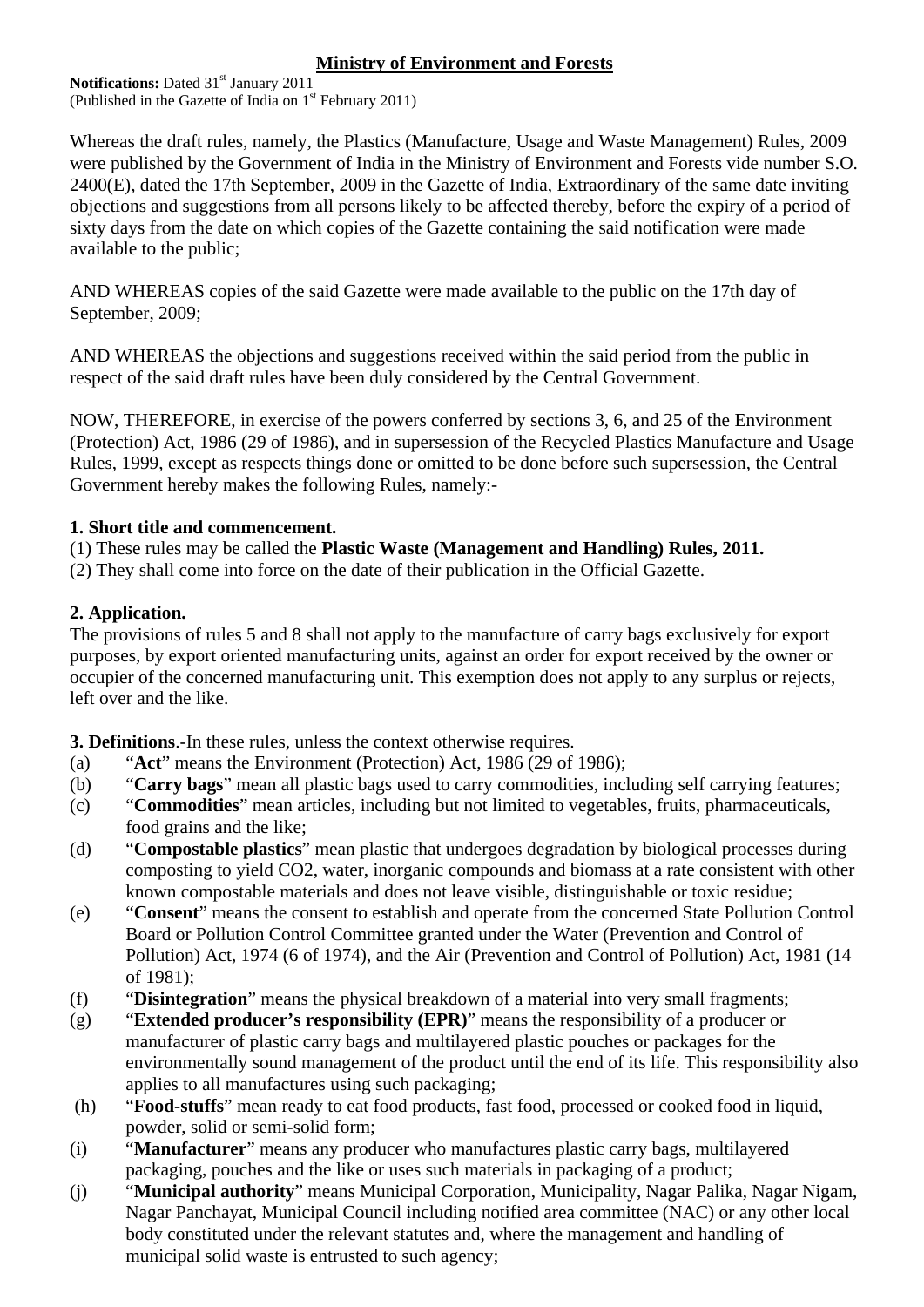- (k) "**Multilayered plastics**" mean any material having a combination of more than one layer of packaging material such as paper, paper board, polymeric materials, metalised layers or aluminium foil, either in the form of a laminate or co-extruded structure;
- (l) "**Plastic**" means material which contains as an essential ingredient a high polymer and which at some stage in its processing into finished products can be shaped by flow;
- (m) "**Plastic waste**" means any plastic product such as carry bags, pouches or multilayered packaging, which have been discarded after use or after their intended life is over;
- (n) "**Registration**" means registration of units manufacturing or recycling carry bags made of virgin or recycled plastics with the concerned State Pollution Control Board or Pollution Control Committee, as the case may be;
- (o) "**Virgin plastic**" means plastic material which has not been subjected to use earlier and has also not been blended with scrap or waste;
- (p) "**Waste management**" means the scientific reduction, re-use, recovery, recycling, composting or disposal of plastic waste;
- (q) "**Waste pickers**" mean individuals or groups of individuals engaged in the collection of plastic waste.

# **4. Prescribed Authority.**

The prescribed Authority means the Authority

- (a) for enforcement of the provisions of these rules related to authorization, manufacture, recycling and disposal shall be State Pollution Control Board and Pollution Control Committee in respect of Union territory;
- (b) for enforcement of the provisions of these rules relating to the use, collection, segregation, transportation and disposal of post consumer plastic waste shall be the concerned municipal authority.

**5. Conditions.**-During the course of manufacture, stocking, distribution, sale and use of carry bags, the following conditions shall be fulfilled, namely:

- (a) carry bags shall either be white or made using only those pigments and colourants which are in conformity with Indian Standard : IS 9833:1981 titled as List of pigments and colourants for use in plastics in contact with foodstuffs, pharmaceuticals and drinking water, as amended from time to time;
- (b) no person shall use carry bags made of recycled plastics or compostable plastics for storing, carrying, dispensing or packaging food stuffs;
- (c) no person shall manufacture, stock, distribute or sell any carry bag made of virgin or recycled or compostable plastic, which is less than 40 microns in thickness;
- (d) recycled carry bags shall conform to the Indian Standard: IS 14534:1998 titled as Guidelines for Recycling of Plastics, as amended from time to time;
- (e) carry bags made from compostable plastics shall conform to the Indian Standard: IS/ISO 17088:2008 titled as Specifications for Compostable Plastics, as amended from time to time.

# **6. Plastic Waste Management.**

The plastic waste management shall be as under:

(a) recycling, recovery or disposal of plastic waste shall be carried out as per the rules, regulations and standards stipulated by the Central Government from time to time;

(b) recycling of plastics shall be carried out in accordance with the Indian Standard : IS 14534:1998 titled as Guidelines for Recycling of Plastics, as amended from time to time;

(c) the municipal authority shall be responsible for setting up, operationalisation and co-ordination of the waste management system and for performing the associated functions, namely:-(i) to ensure safe collection, storage, segregation, transportation, processing and disposal of plastic waste; (ii) to ensure that no damage is caused to the environment during this process; (iii) to ensure setting up of collection centres for plastic waste involving manufacturers; (iv) to ensure its channelisation to recyclers; (v) to create awareness among all stakeholders about their responsibilities; (vi) to engage agencies or groups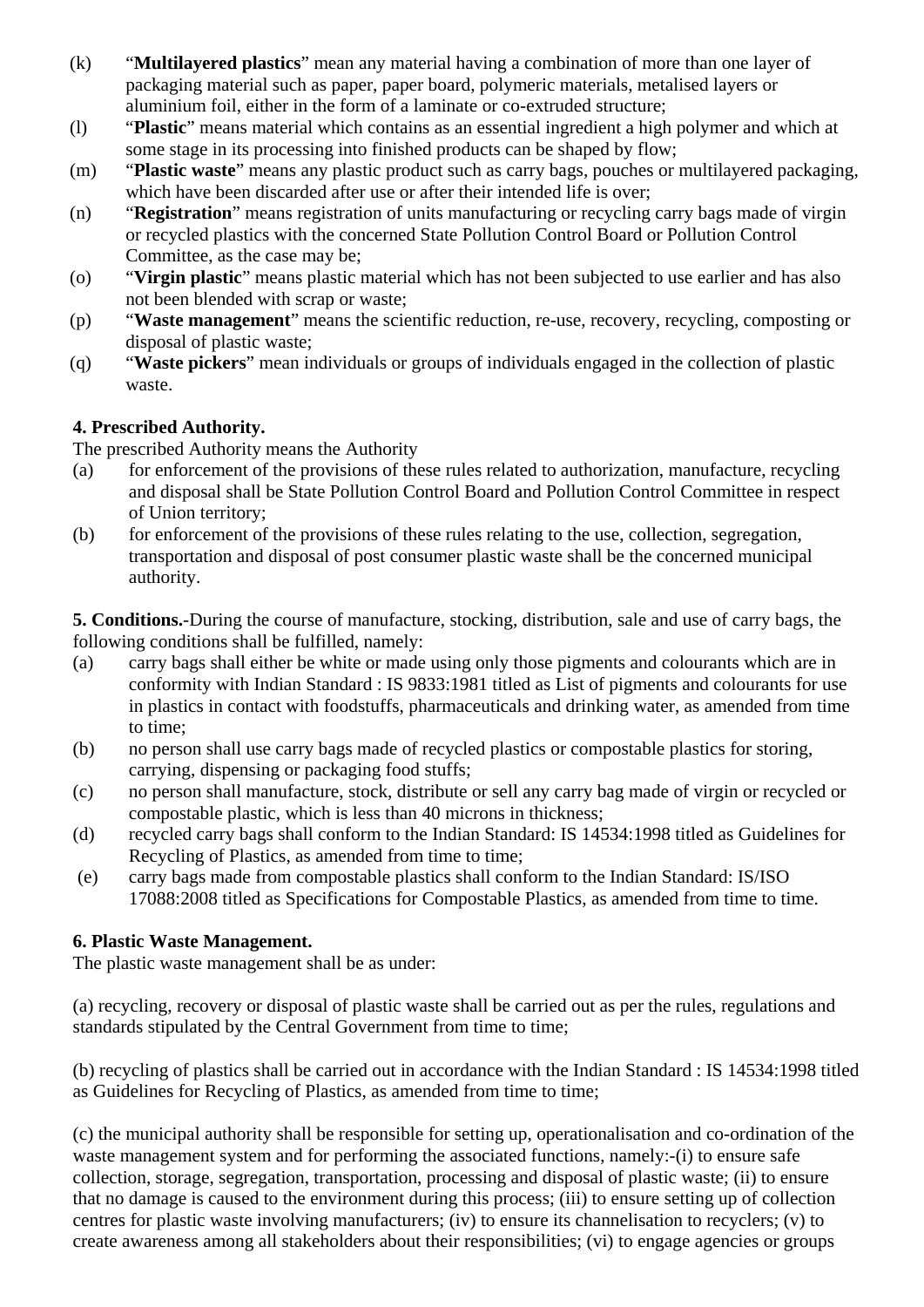working in waste management including waste pickers, and (vii) to ensure that open burning of plastic waste is not permitted;

(d) for setting up plastic waste collection centres, the municipal authority may ask the manufacturers, either collectively or individually in line with the principle of Extended Producer's Responsibility (EPR) to provide the required finance to establish such collection centre;

(e) recyclers shall ensure that recycling facilities are in accordance with the Indian Standard: IS 14534:1998 titled as Guidelines for Recycling of Plastics and in compliance with the rules under the Environment (Protection) Act, 1986, as amended from time to time;

(f) the concerned municipal authority shall ensure that the residues generated from recycling processes are disposed of in compliance with Schedule II (Management of Municipal Solid Wastes) and Schedule III (Specifications for Landfill Sites) of the Municipal Solid Wastes (Management and Handling) Rules, 2000 made under the Environment (Protection) Act, 1986, as amended from time to time;

(g) the municipal authority shall incorporate the said rules in the Municipal bye laws of all the Urban Local Bodies;

(h) the municipal authority shall encourage the use of plastic waste by adopting suitable technology such as in road construction, co-incineration etc. The municipal authority or the operator intending to use such technology shall ensure the compliance with the prescribed standards including pollution norms prescribed by the competent authority in this regard.

**7. Protocols for Compostable Plastic Materials**.-Determination of the degree of degradability and degree of disintegration of plastic material shall be as per the protocols of the Indian Standards listed in the Annexure to these rules.

#### **8. Marking or Labelling.**

- (a) each plastic carry bag and multilayered packaging shall have the following information printed in English or in local language, namely:
	- (i) name, registration number of the manufacturer and thickness in case of carry bag;
	- (ii) name and registration number of the manufacturer in case of multilayered packaging.
- (b) each recycled carry bag shall bear a label or a mark "recycled" as shown below and shall conform to the Indian Standard: IS 14534: 1998 titled as Guidelines for Recycling of Plastics, as amended from time to time;



NOTE: PET-Polyethylene terephthalate, HDPE-High density polyethylene, V-Vinyl (PVC), LDPE-Low density polyethylene, PP-Polypropylene, PS-Polystyrene and Other means all other resins and multimaterials like ABS (Acrylonitrile butadiene styrene), PPO (Polyphenylene oxide), PC (Polycarbonate), PBT (Polybutylene terephalate) etc.

- (c) each carry bag made from compostable plastics shall bear a label "compostable" and shall conform to the Indian Standard : IS/ISO 17088:2008 titled as Specifications for Compostable Plastics;
- (d) retailers shall ensure that plastic carry bags and multilayered packaging sold by them are properly labelled, as per stipulations under these rules.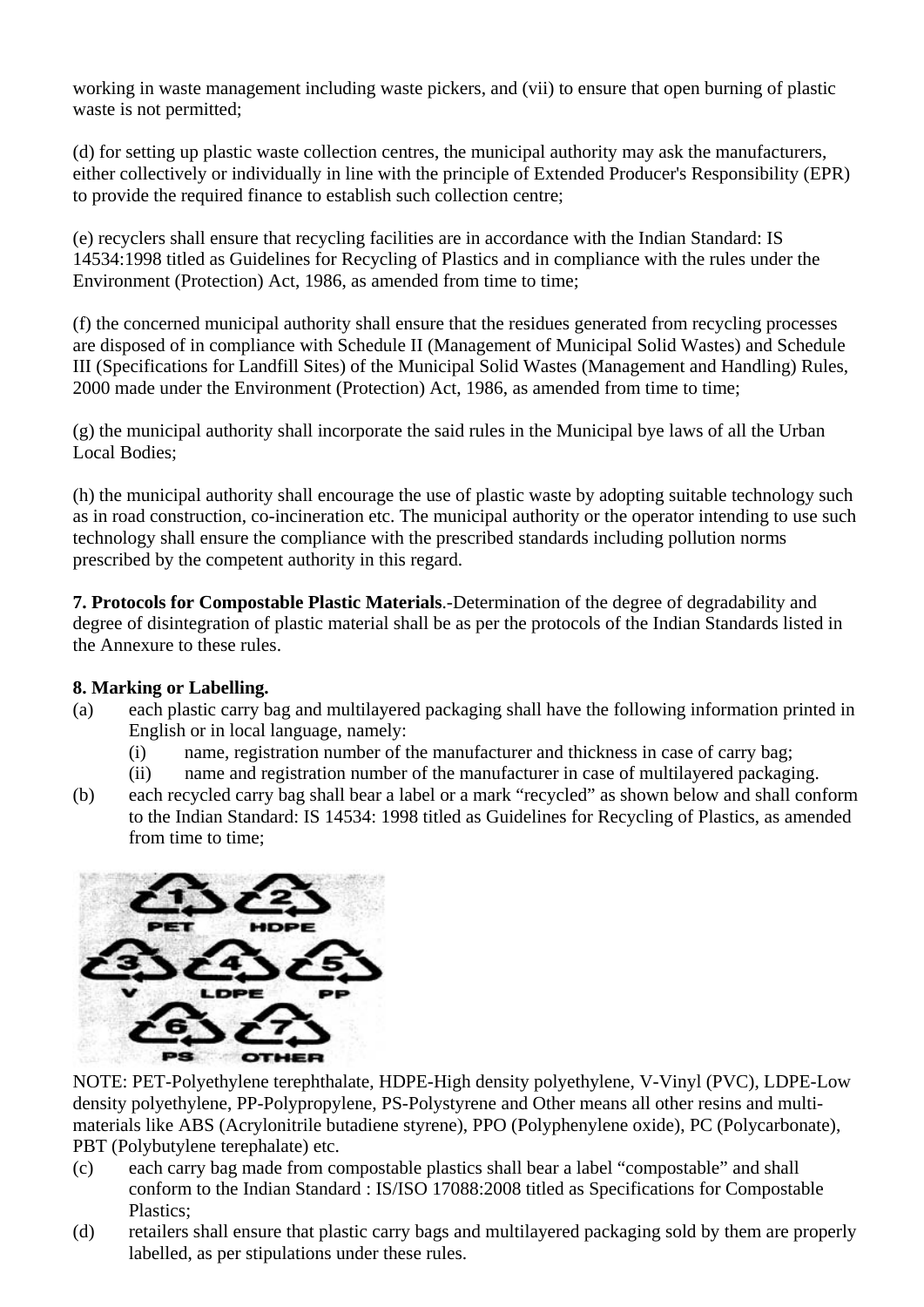## **9. Registration of Manufacturers and Recyclers.**

- (a) any person manufacturing or proposing to manufacture carry bags and multilayered plastics shall apply to the State Pollution Control Board (SPCB) or Pollution Control Committee (PCC) of the Union territory concerned for the grant of registration or for the renewal of registration for the manufacturing unit using Form 1 appended to these rules;
- (b) any person recycling or proposing to recycle carry bags or multilayered plastics or any plastic waste shall apply to the SPCB or PCC for grant of registration or renewal of registration for the recycling unit using Form 2 appended to these rules;
- (c) no person shall manufacture carry bags or recycle plastic bags or multilayered plastics unless without obtaining the registration certificate from the SPCB or PCC, as the case may be, prior to the commencement of production;
- (d) the SPCB and PCC shall not issue or renew a registration for manufacturing or recycling units unless the unit possesses a valid consent under the Water (Prevention and Control of Pollution) Act, 1974 (6 of 1974) and the Air (Prevention and Control of Pollution) Act, 1981 (14 of 1981) and certificate of registration issued by the District Industries Centre or any other government agency authorised in this regard;
- (e) every State Pollution Control Board or Pollution Control Committee shall take a decision on the grant of registration within ninety days of receipt of an application that is complete in all respects;
- (f) the registration granted under this rule shall be valid for a period of three years, unless revoked, suspended or cancelled; and registration shall not be revoked, suspended or cancelled without providing the manufacturer an opportunity for a hearing;
- (g) every application for renewal of registration shall be made at least ninety days before the expiry of the validity of the registration certificate.

## **10. Explicit pricing of carry bags.**

No carry bags shall be made available free of cost by retailers to consumers. The concerned municipal authority may by notification determine the minimum price for carry bags depending upon their quality and size which covers their material and waste management costs in order to encourage their re-use so as to minimize plastic waste generation.

# **11. State Level Advisory Body.**

- (1) There shall be a State Level Advisory Body to monitor the implementation of these Rules.
- (2) The State Level Advisory Body shall consist of the following persons, namely:
	- (a) the Secretary, Department of Urban Development -Chairman
	- (b) one expert from State Department of Environment -Member
	- (c) one expert from State Pollution Control Board or Pollution Control Committee -Member
	- (d) one expert from Urban Local Body -Member
	- (e) one expert from Non-Governmental Organisation -Member
	- (f) one expert from the field of Industry -Member and
	- (g) one expert from the field of academic institution -Member

(3) The State Level Advisory Body shall meet at least once in a year and may invite experts, if it considers necessary.

#### **12. Annual Reports.**

- (1) each State Pollution Control Board or Pollution Control Committee shall prepare and submit the annual report to the Central Pollution Control Board on the implementation of these rules by the 30th day of September of each year;
- (2) the Central Pollution Control Board shall prepare a consolidated annual report on the use and management of plastic waste and forward it to the central government along with its recommendations before the 30th day of December each year.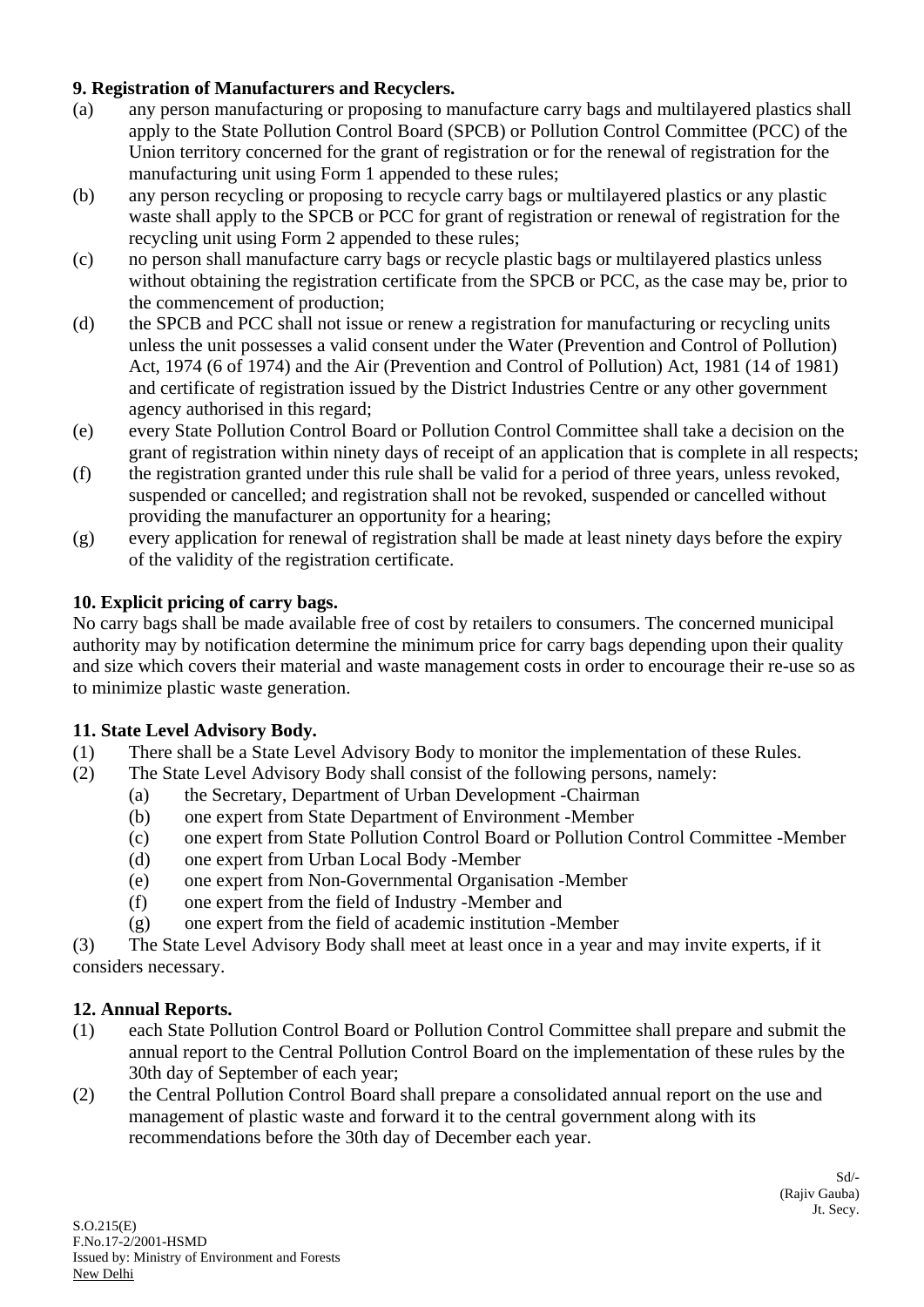# **ANNEXURE**

*[See rule 7]*

| 1.               | IS/ISO 14851: 1999 Determination of the ultimate aerobic biodegradability of plastic       |
|------------------|--------------------------------------------------------------------------------------------|
|                  | materials in an aqueous medium-Method by measuring the oxygen demand in a closed           |
|                  | Respirometer                                                                               |
| 2.               | IS/ISO 14852: 1999 Determination of the ultimate aerobic biodegradability of plastic       |
|                  | materials in an aqueous medium-Method by analysis of evolved carbon dioxide                |
| 3.               | IS/ISO 14853: 2005 Plastics-Determination of the ultimate anaerobic biodegradation of      |
|                  | plastic materials in an aqueous system-Method by measurement of biogas production          |
| $\overline{4}$ . | IS/ISO 14855-1: 2005 Determination of the ultimate aerobic biodegradability of plastic     |
|                  | materials under controlled composting conditions-Method by analysis of evolved carbon      |
|                  | dioxide (Part-1 General method)                                                            |
| 5.               | IS/ISO 14855-2: 2007 Determination of the ultimate aerobic biodegradability of plastic     |
|                  | materials under controlled composting conditions-Method by analysis of evolved carbon      |
|                  | dioxide (Part-2: Gravimetric measurement of carbon dioxide evolved in a laboratory-scale   |
|                  | test)                                                                                      |
| 6.               | IS/ISO 15985: 2004 Plastics-Determination of the ultimate anaerobic biodegradation and     |
|                  | disintegration under high-solids anaerobic digestion conditions-Methods by analysis of     |
|                  | released biogas                                                                            |
| 7.               | IS/ISO 16929: 2002 Plastics-Determination of degree of disintegration of plastic materials |
|                  | under defined composting conditions in a pilot -scale test                                 |
| 8.               | IS/ISO 17556: 2003 Plastics-Determination of ultimate aerobic biodegradability in soil by  |
|                  | measuring the oxygen demand in a Respirometer or the amount of carbon dioxide evolved      |
| 9.               | IS/ISO 20200:2004 Plastics-Determination of degree of disintegration of plastic materials  |
|                  | under simulated composting conditions in a laboratory -scale test                          |
|                  |                                                                                            |

# FORM-I

#### *[See rules 9]* APPLICATION FOR REGISTRATION OF A UNIT FOR THE MANUFACTURE OF PLASTIC CARRY BAGS AND MULTILAYERED PLASTICS

From: ……………………………

…………………………………………

. ………………………….. (Name and full address of the occupier)

To

The Member Secretary,

…………………Pollution Control Board/Pollution Control Committee ……………………………….. ………………………………..

Sir,

I/We hereby apply for registration under rule 9 of the Plastic Waste (Management and Handling) Rules, 2011

|         | <b>PART-A</b>                                                                      |  |  |
|---------|------------------------------------------------------------------------------------|--|--|
| GENERAL |                                                                                    |  |  |
| 1.(a)   | Name and location of the unit                                                      |  |  |
| (b)     | Address of the unit                                                                |  |  |
| (c)     | Registration required for manufacturing of:                                        |  |  |
|         | Carry bags:<br>$\left( i\right)$                                                   |  |  |
|         | Multilayered plastics<br>(ii)                                                      |  |  |
| (d)     | Manufacturing capacity                                                             |  |  |
| (e)     | In case of renewal, previous registration number and date of registration          |  |  |
| 2.      | Is the unit registered with the DIC/DCSSI of the State Government/Union territory? |  |  |
|         | If yes, attach a copy.                                                             |  |  |
| 3(a)    | Total capital invested on the project                                              |  |  |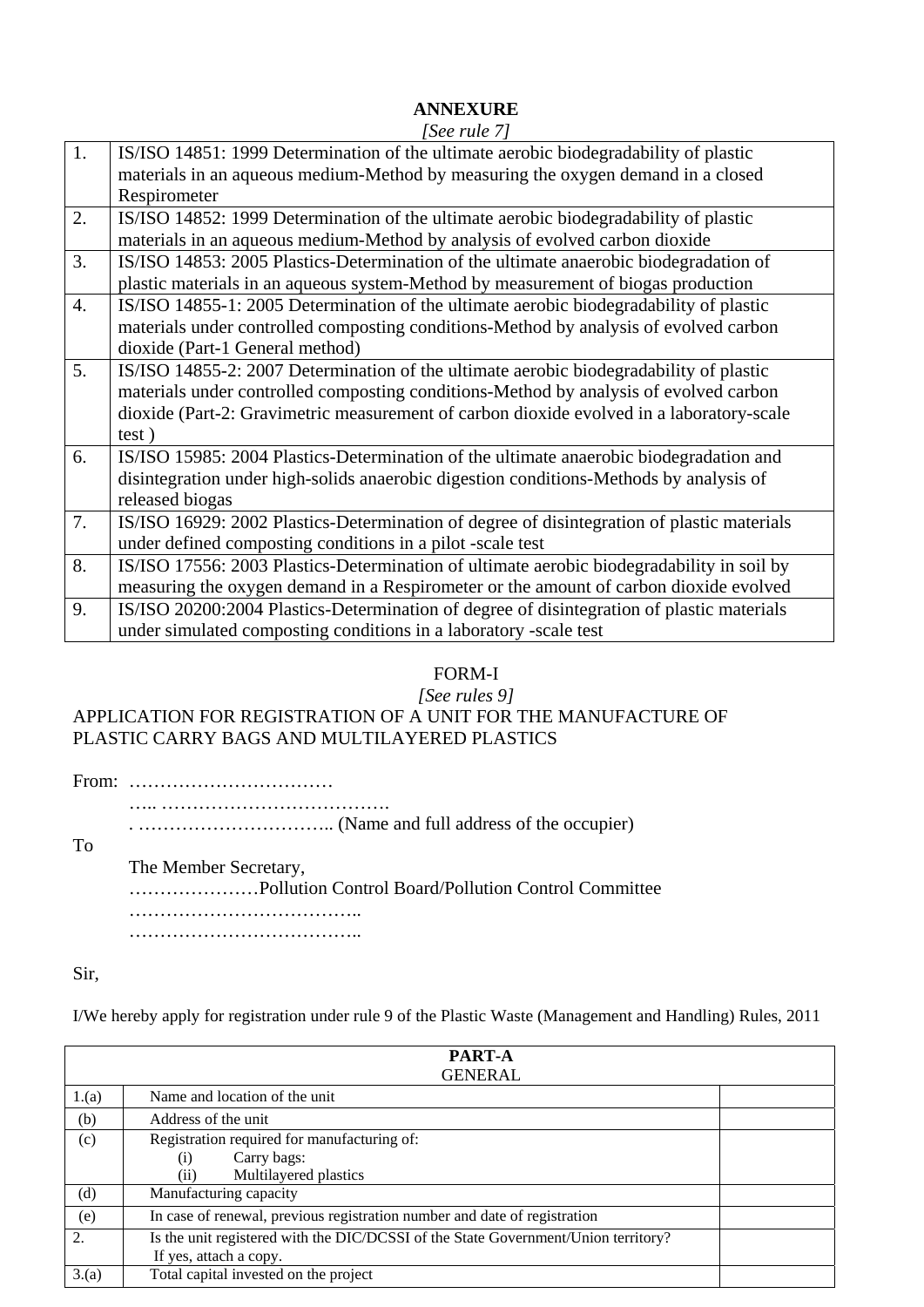| (b)              | Year of commencement of production                                                                                                                                     |                    |  |
|------------------|------------------------------------------------------------------------------------------------------------------------------------------------------------------------|--------------------|--|
| 4(a)             | List and quantum of products and by-products                                                                                                                           |                    |  |
| (b)              | List and quantum of raw materials used                                                                                                                                 |                    |  |
| 5.               | Furnish a flow diagram of manufacturing process showing input and output in terms of<br>products and waste generated including for captive power generation and water. |                    |  |
| 6.               | Minimum sizes and thickness of carry bags to be manufactured                                                                                                           |                    |  |
| 7.               | Status of compliance with these rules                                                                                                                                  |                    |  |
|                  | <b>PART-B</b><br>PERTAINING TO LIQUID EFFLUENT AND GASEOUS EMISSIONS                                                                                                   |                    |  |
| 8.               | (a) Does the unit have a valid consent under the Water (Prevention and control of<br>Pollution) Act, 1974 (6 of 1974)?<br>If yes, attach a copy                        |                    |  |
|                  | (b) Does the unit have a valid consent under the Air (Prevention and Control of<br>Pollution) Act, 1981 (14 of 1981)?<br>If yes, attach a copy                         |                    |  |
|                  | PART-C<br>PERTAINING TO WASTE                                                                                                                                          |                    |  |
| 9.               | <b>Solid Wastes:</b><br>(a) Total quantum of waste generated<br>(b) Mode of storage within the plant<br>(c) Provision made for disposal of wastes                      |                    |  |
|                  |                                                                                                                                                                        | Name and Signature |  |
|                  |                                                                                                                                                                        | Designation        |  |
| Date :<br>Place: |                                                                                                                                                                        |                    |  |

#### **FORM-2**

#### *[see rule 9]* APPLICATION FORM FOR REGISTRATION OF FACILITIES POSSESSING ENVIRONMENTALLY SOUND MANAGEMENT PRACTICES FOR RECYCLING PLASTIC WASTE

| 1.               | Name and Address of the<br>unit                                         |                                                                                                                                                                                                                                                                           |         |                    |
|------------------|-------------------------------------------------------------------------|---------------------------------------------------------------------------------------------------------------------------------------------------------------------------------------------------------------------------------------------------------------------------|---------|--------------------|
| 2.               | Contact person with<br>designation, Tel./Fax/email                      |                                                                                                                                                                                                                                                                           |         |                    |
| 3.               | Date Commissioned                                                       |                                                                                                                                                                                                                                                                           |         |                    |
| $\overline{4}$ . | No. of workers (including<br>contract labour)                           |                                                                                                                                                                                                                                                                           |         |                    |
| 5.               | <b>Consents Validity</b>                                                | a. Water (Prevention & Control of Pollution) Act, 1974;<br>Valid up to $\frac{1}{\sqrt{1-\frac{1}{2}}\sqrt{1-\frac{1}{2}}\left\vert \frac{1}{2}+1\right\vert }$<br>b. Air (Prevention & Control of Pollution) Act, 1981;<br>Valid up to $\frac{\phantom{1}}{\phantom{1}}$ |         |                    |
| 6.               | Authorization validity                                                  |                                                                                                                                                                                                                                                                           |         |                    |
| 7.               | <b>Manufacturing Process</b>                                            | Please attach a flow diagram of the manufacturing process<br>flow diagram for each product.                                                                                                                                                                               |         |                    |
| 8.               | Products and installed<br>capacity of production<br>(MTA)               | Products                                                                                                                                                                                                                                                                  |         | Installed capacity |
| 9.               | Products manufactured<br>during the last three years<br>(as applicable) | Year                                                                                                                                                                                                                                                                      | Product | Quantity           |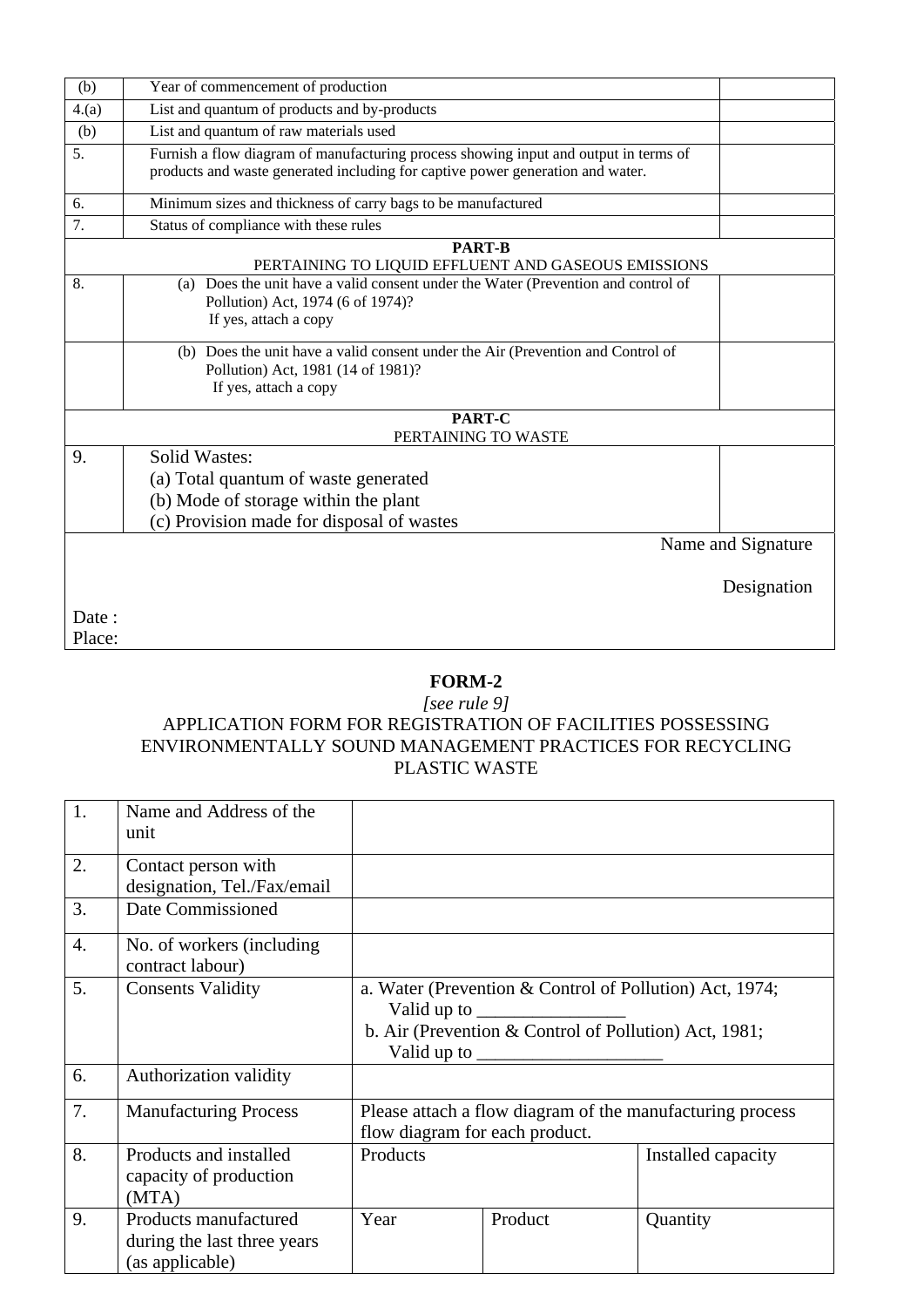| 10. | Raw material consumed<br>during the last three years<br>(as applicable)         | Year |                                                                              | Product                 | Quantity              |                                          |  |
|-----|---------------------------------------------------------------------------------|------|------------------------------------------------------------------------------|-------------------------|-----------------------|------------------------------------------|--|
| 11. | Water consumption                                                               |      |                                                                              |                         |                       |                                          |  |
|     | m3/day<br>Domestic<br>Date until which water cess has been paid (if applicable) |      |                                                                              |                         |                       |                                          |  |
|     |                                                                                 |      |                                                                              |                         |                       |                                          |  |
|     | Waste water generation as per consent<br>m3/day                                 |      | Actual waste water generated (average of last 3<br>months)                   |                         |                       |                                          |  |
|     |                                                                                 |      |                                                                              |                         |                       |                                          |  |
|     |                                                                                 |      |                                                                              |                         |                       |                                          |  |
|     | Waste water treatment (provide flow<br>diagram of the treatment scheme)         |      | <b>Industrial Domestic</b>                                                   |                         |                       |                                          |  |
|     | Waste water discharge                                                           |      |                                                                              |                         |                       |                                          |  |
|     |                                                                                 |      |                                                                              |                         |                       |                                          |  |
|     |                                                                                 |      |                                                                              |                         |                       |                                          |  |
|     |                                                                                 |      | Analysis of treated waste eater for pH, BOD,                                 |                         |                       |                                          |  |
|     |                                                                                 |      | COD, SS, O&G, any other parameter stipulated<br>by SPCB/PCC (attach details) |                         |                       |                                          |  |
| 12. | <b>Air Pollution Control</b>                                                    |      |                                                                              |                         |                       |                                          |  |
|     | a. Provide a flow diagram for emission                                          |      |                                                                              |                         |                       |                                          |  |
|     | control system(s) installed for each                                            |      |                                                                              |                         |                       |                                          |  |
|     | processing unit, utilities etc.                                                 |      |                                                                              |                         |                       |                                          |  |
|     | b. Details for facilities provided for                                          |      |                                                                              |                         |                       |                                          |  |
|     | control of fugitive emissions due to                                            |      |                                                                              |                         |                       |                                          |  |
|     | material handling, process, utilities etc.<br>c. Fuel consumption               |      | Fuel                                                                         |                         | Qty per day/month     |                                          |  |
|     |                                                                                 |      | (i)                                                                          |                         |                       |                                          |  |
|     |                                                                                 |      | (ii)                                                                         |                         |                       |                                          |  |
|     | d. Stack emission monitoring<br>e. Ambient air quality                          |      | Stack attached to                                                            |                         |                       | Emission (SPM, SO2,<br>NOx, etc.) mg/Nm3 |  |
|     |                                                                                 |      | (i)                                                                          |                         |                       |                                          |  |
|     |                                                                                 |      | (ii)                                                                         |                         |                       |                                          |  |
|     |                                                                                 |      |                                                                              | <b>Location Results</b> |                       | Parameters SPM, SO2,                     |  |
|     |                                                                                 |      | $\mu$ g/m $3$<br>(i)                                                         |                         | NOx, etc.) $\mu$ g/m3 |                                          |  |
|     |                                                                                 |      | (ii)                                                                         |                         |                       |                                          |  |
| 13. | <b>Waste Management:</b>                                                        |      | S.No.                                                                        | Type                    | Category              | Qty.                                     |  |
|     | a. Waste generation in processing<br>plastic-waste                              |      | (i)                                                                          |                         |                       |                                          |  |
|     |                                                                                 |      | (ii)                                                                         |                         |                       |                                          |  |
|     | b. Waste Collection and transportation                                          |      | (iii)                                                                        |                         |                       |                                          |  |
|     | (attach details)                                                                |      |                                                                              |                         |                       |                                          |  |
|     | c. Waste Disposal details                                                       |      | S.No.                                                                        | Type                    | Category              | Qty                                      |  |
|     |                                                                                 |      | (i)                                                                          |                         |                       |                                          |  |
|     | d. Provide details of the disposal                                              |      | (ii)                                                                         |                         |                       |                                          |  |
|     | facility, whether the facility is                                               |      |                                                                              |                         |                       |                                          |  |
|     | authorized by SPCB/SPCC                                                         |      |                                                                              |                         |                       |                                          |  |
|     | e. Please attach analysis report of                                             |      |                                                                              |                         |                       |                                          |  |
|     |                                                                                 |      |                                                                              |                         |                       |                                          |  |
|     | characterization of waste generated<br>(including leachate test if applicable)  |      |                                                                              |                         |                       |                                          |  |